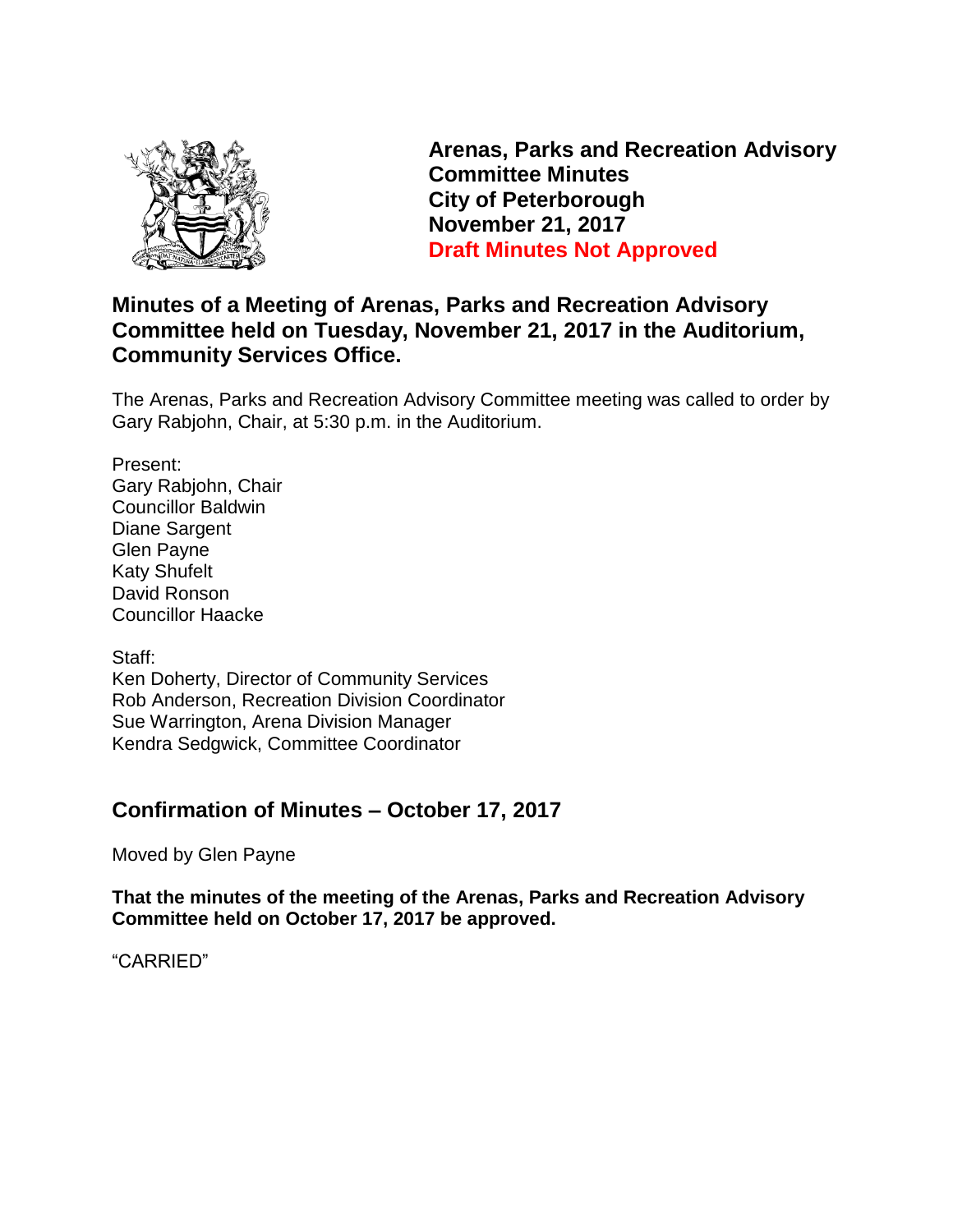#### **Disclosure of Pecuniary Interest**

There were no disclosures of Interest.

## **Consent Agenda**

Moved by Councillor Baldwin

**That items 5 and 7 be passed as part of the Consent Agenda.**

"CARRIED"

## **Supervisor, Parks and Forestry Report APRAC17-040 Procurement Update – Play Structures and Outdoor Gym**

Moved by Councillor Baldwin

**That the Arenas Parks and Recreation Advisory Committee approve the recommendation outlined in Report APRAC17-040 dated November 21, 2017, of the Parks and Forestry Supervisor, as follows:**

**That report APRAC17-040 be received for information.**

"CARRIED"

**Recreation Division Coordinator Report APRAC17-037 2018 APRAC Meeting Schedule**

Moved by Councillor Baldwin

**That the Arenas Parks and Recreation Advisory Committee approve the recommendation outlined in Report APRAC17-037 dated November 21, 2017, of the Recreation Division Coordinator, as follows:**

**That 2018 Arenas Parks and Recreation Advisory Committee meeting schedule be approved, as presented in report APRAC17-037.**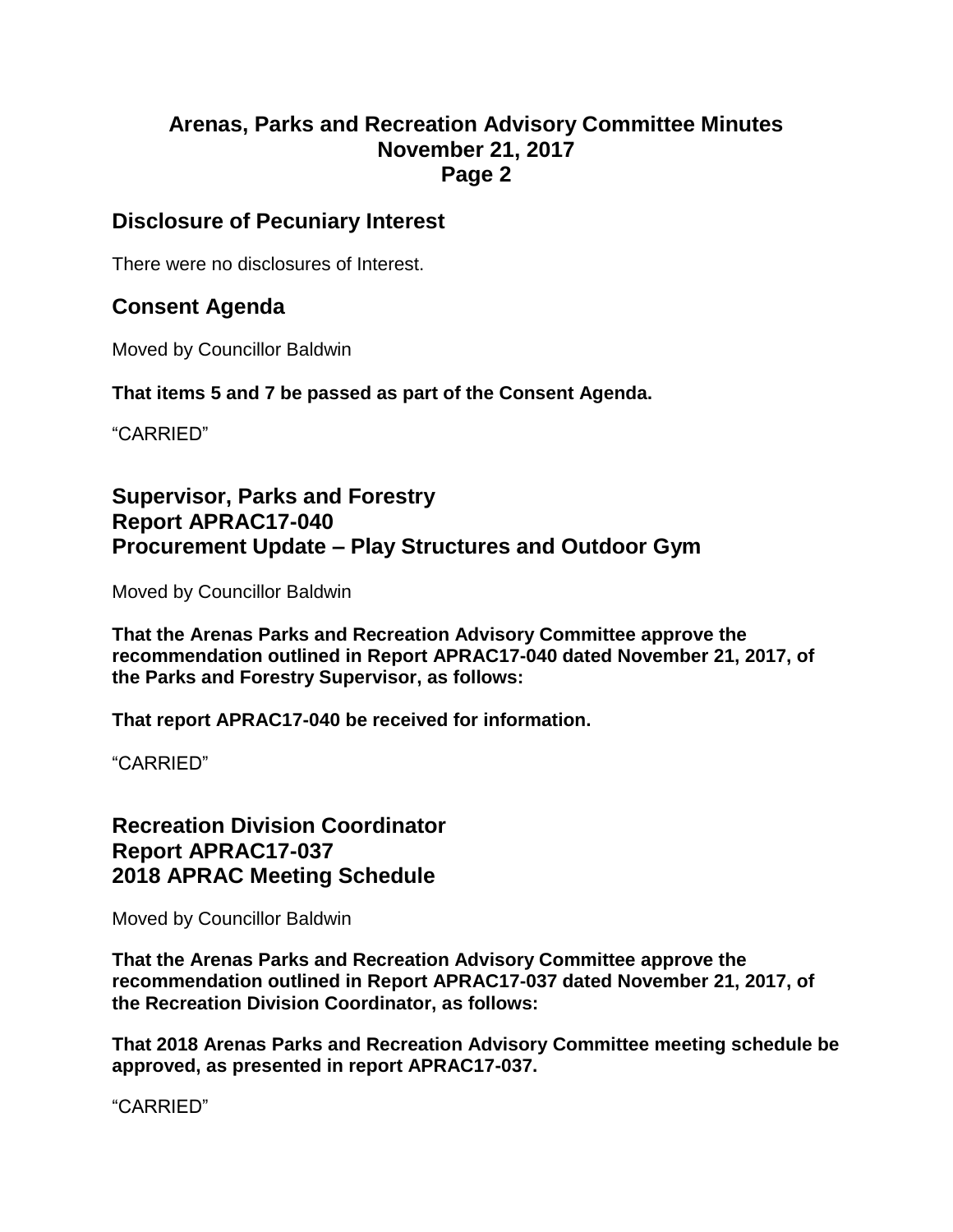#### **Recreation Division Coordinator Report APRAC17-038 Multi-Use Trails Update**

Susan Sauve, Transportation Demand Manager, provided a presentation.

Moved by Councillor Haacke

**That the Arenas Parks and Recreation Advisory Committee approve the recommendation outlined in Report APRAC17-038 dated November 21, 2017, of the Recreation Division Coordinator, as follows:**

**That a presentation by the City's Transportation Demand Planner, providing an update on the City's multi-use trail system projects be received.**

"CARRIED"

## **Director of Community Services Report APRAC17-041 Update on Improving Relations with Local First Nations and Aboriginal Groups**

Ken Doherty, Director of Community Services, provided a presentation.

Moved by Glen Payne

**That the Arenas, Parks & Recreation Advisory Committee approve the recommendation outlined in Report APRAC17-041 of the Director of Community Services, as follows:**

**That a presentation by the Director of Community Services on City efforts to improve communications, consultations, and relations with local First Nations and Aboriginal Service Organizations be received for information.**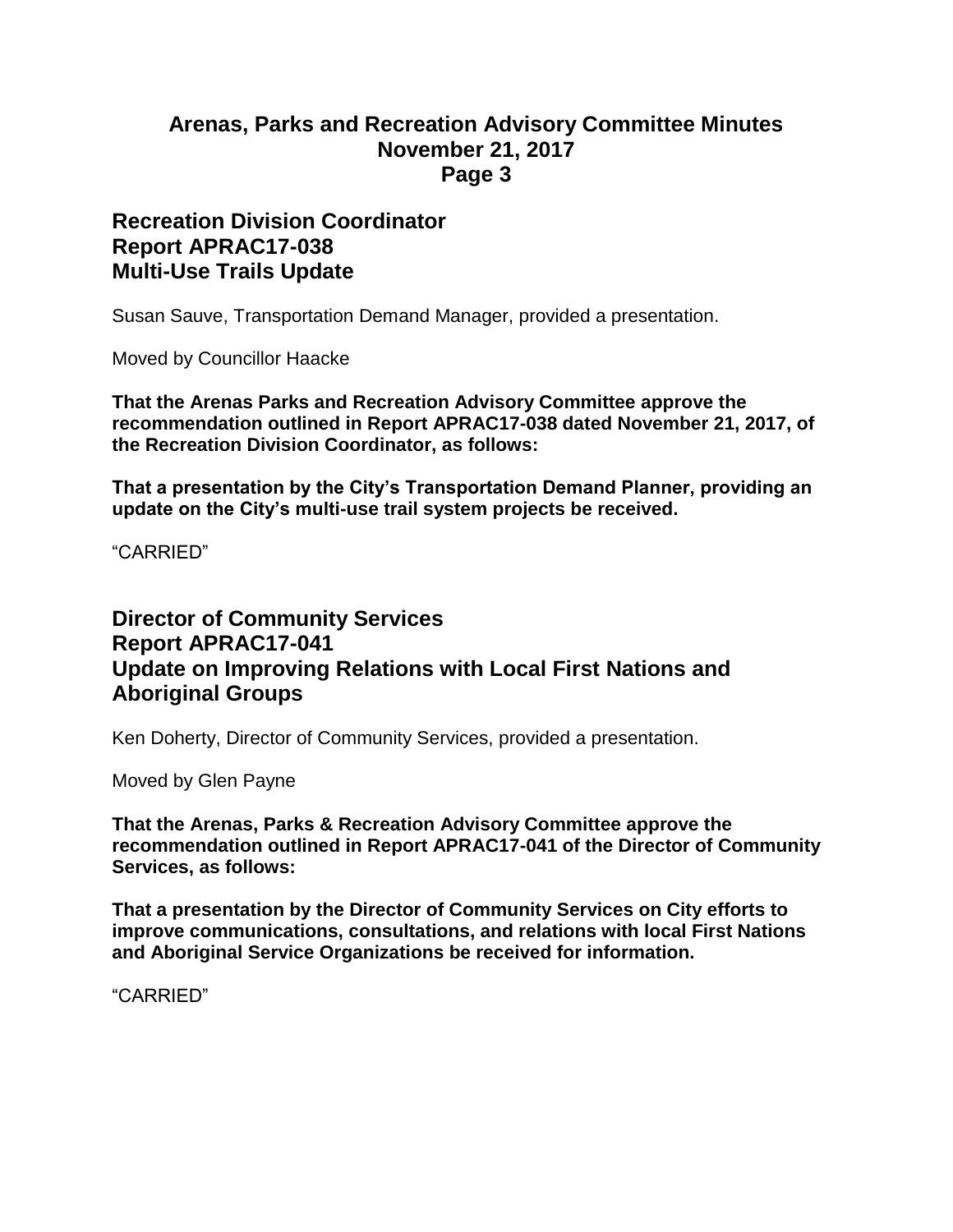#### **Recreation Division Coordinator Report APRAC17-039 2020 Ontario Summer Games Hosting Bid Results**

Moved by Diane Sargent

**That the Arenas Parks and Recreation Advisory Committee approve the recommendation outlined in Report APRAC17-039 dated November 21, 2017, of the Recreation Division Coordinator, as follows:**

**That report APRAC17-039 be received for information.**

"CARRIED"

Councillor Baldwin left the meeting at 6:44 p.m.

#### **Other Business**

The Chair thanked staff and committee members for their dedication and support during his term on the Committee.

#### **Next Meeting**

The Chair indicated that the next meeting is scheduled for January 16, 2018.

#### **Adjournment**

Moved by Katy Shufelt

#### **That this meeting of the Arenas, Parks and Recreation Advisory Committee adjourn at 6:54 p.m.**